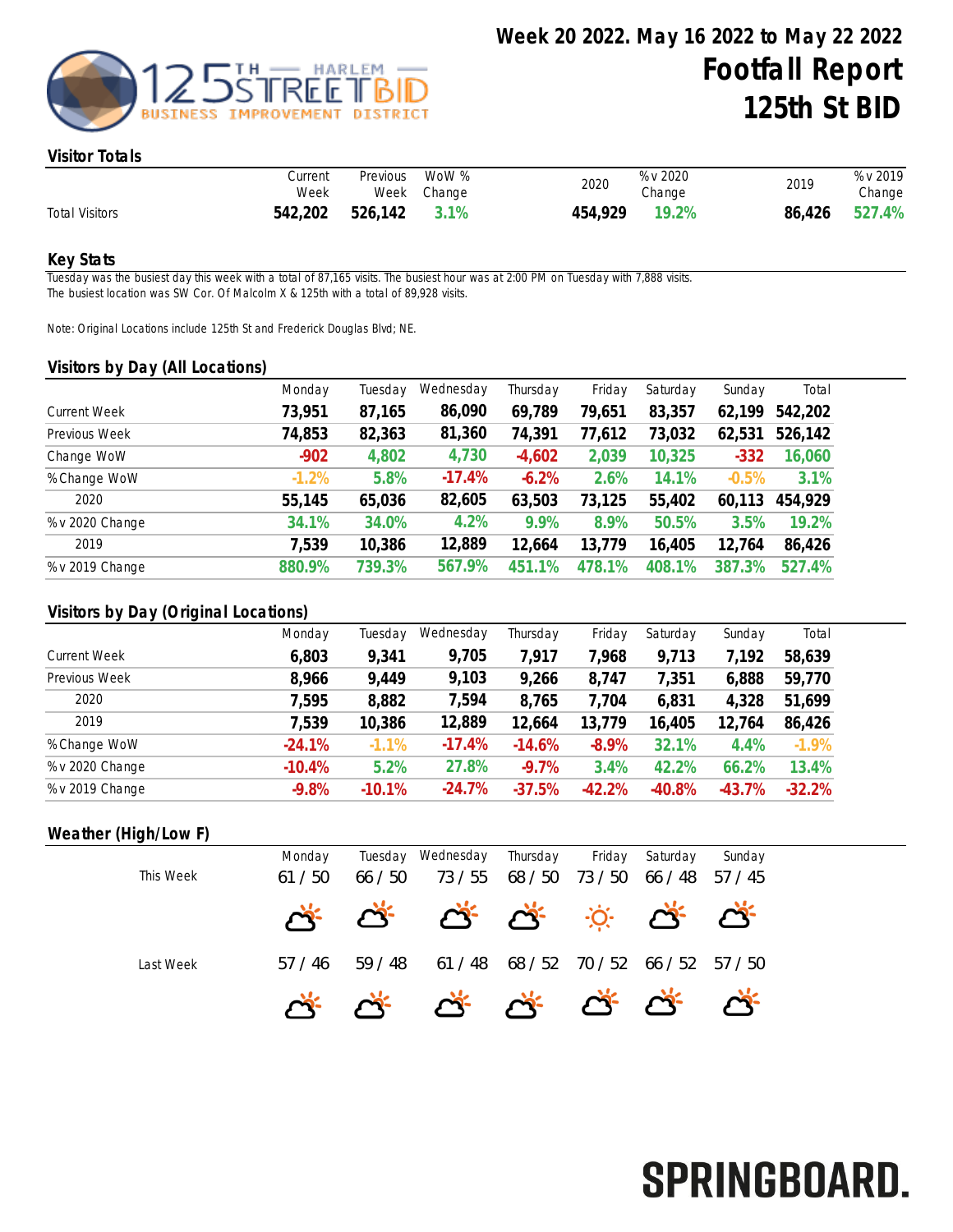# Visitors by Day (All Locations)



### % Share of Visitors by Day



SB.

Evening 8:00PM - 11:59PM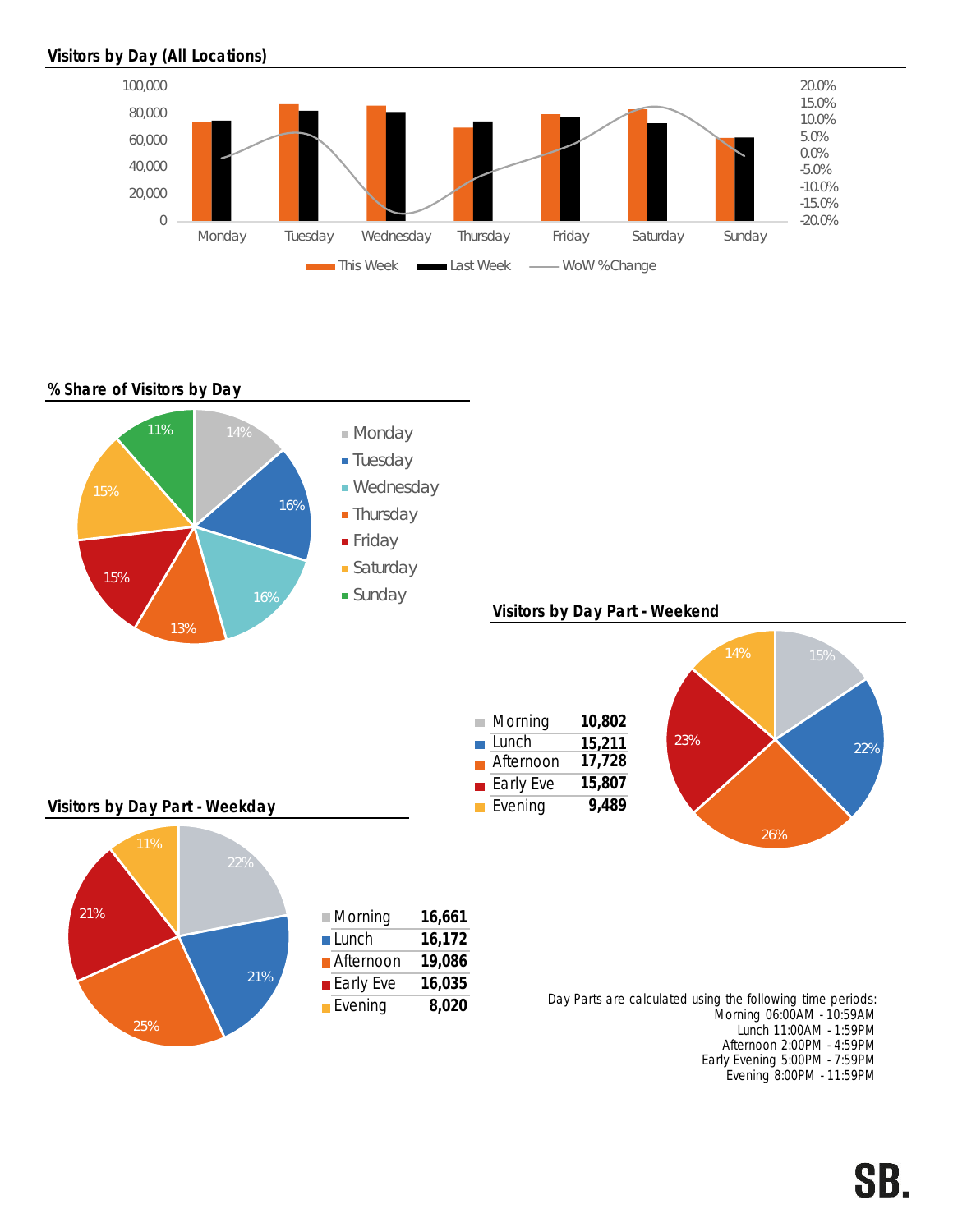## Long Term Trend by Week



Visitors by Hour



|       | Monday | Tuesday | Wednesday | Thursday | Friday | Saturday | Sunday |
|-------|--------|---------|-----------|----------|--------|----------|--------|
| 6:00  | 1,082  | 1,116   | 1,094     | 1,076    | 1,186  | 861      | 727    |
| 7:00  | 3,371  | 3,875   | 3,850     | 2,451    | 2,421  | 1,555    | 1,018  |
| 8:00  | 3,985  | 4,551   | 5,090     | 2,993    | 4,267  | 2,214    | 1,804  |
| 9:00  | 3,725  | 4,340   | 4,113     | 2,921    | 4,887  | 3,298    | 2,506  |
| 10:00 | 3,828  | 4,524   | 4,516     | 3,173    | 4,869  | 4,473    | 3,147  |
| 11:00 | 4,383  | 5,226   | 5,338     | 3,803    | 5,479  | 5,362    | 3,747  |
| 12:00 | 4,949  | 6,012   | 5,853     | 4,647    | 6,271  | 6,097    | 4,401  |
| 13:00 | 5,414  | 5,941   | 6,078     | 5,244    | 6,224  | 5,958    | 4,856  |
| 14:00 | 5,310  | 6,254   | 5,996     | 5,244    | 6,255  | 6,724    | 5,049  |
| 15:00 | 6,075  | 7,888   | 7,100     | 5,793    | 6,260  | 7,078    | 4,968  |
| 16:00 | 6,211  | 7,241   | 7,132     | 6,115    | 6,556  | 6,753    | 4,883  |
| 17:00 | 5,789  | 7,195   | 7,079     | 5,954    | 5,366  | 6,914    | 4,937  |
| 18:00 | 5,141  | 6,135   | 6,122     | 5,182    | 4,419  | 6,343    | 4,474  |
| 19:00 | 3,835  | 4,902   | 4,857     | 4,337    | 3,861  | 5,113    | 3,832  |
| 20:00 | 2,606  | 3,368   | 3,482     | 3,278    | 3,125  | 4,214    | 2,734  |
| 21:00 | 2,018  | 2,365   | 2,418     | 2,151    | 2,011  | 3,028    | 1,932  |
| 22:00 | 1,362  | 1,514   | 1,606     | 1,489    | 1,649  | 2,327    | 1,762  |
| 23:00 | 1,207  | 1,088   | 1,122     | 1,071    | 1,171  | 1,678    | 1,303  |